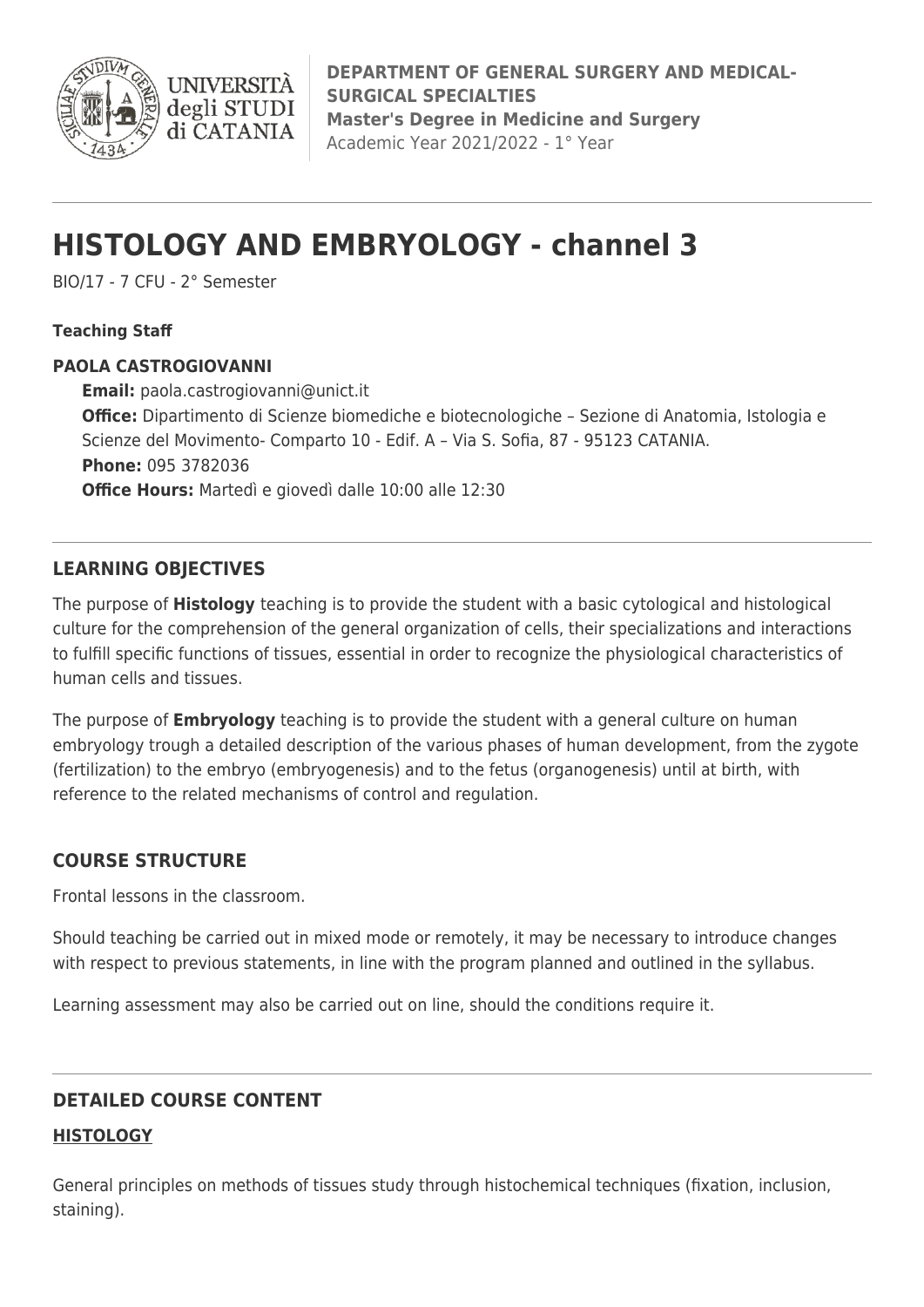#### **EPITHELIAL TISSUES:**

Lining epithelia: General features – Classification - Description of the various types of epithelium: simple pavement epithelium, simple cubic epithelium, simple columnar epithelium, multilayered pavement epithelium, multilayered columnar epithelium, pseudostratified epithelium, transitional epithelium (urothelium) - Specializations of the lateral surface - Specializations of the basal surface - Specializations of the apical surface

Glandular epithelia: General features - Exocrine glands: Classification of exocrine glands by: Number of cells and location, Branching ducts and structure of adenomeri, Mode of secretion and chemical nature of the secretion - Endocrine glands: Cell target - Bonding hormone-receptor – Classification: Cord glands, Interstitial glands, Follicular gland

#### **CONNECTIVE TISSUES:**

Proper connective tissue: General features - Collagen fibers - Reticular fibers - Elastic fibers - Ground substance – Cells: Fibroblasts, Macrophages, Mast cells, Adipocytes - Types of connective: Loose connective tissue, Dense connective tissue, Adipose Tissue Tissue Cartilage: General features, Hyaline cartilage, Elastic cartilage, Fibrous cartilage

Bone Tissue: General features, Bone structure: macroscopic aspect, Microscopic structure: lamellar organization and vascular systems, The bone matrix, The bone cells, Osteogenesis, Bone remodeling, Repair of fractures, Histophysiology bone

Blood: General features – Plasma – Erythrocytes – Leukocytes: Neutrophil granulocytes, Eosinophil granulocytes, Basophil granulocytes, Lymphocytes, Monocytes – Platelets – Lymph – Hematopoiesis General concepts of immunity

## **NERVOUS TISSUE**

General features – Neuron: Shape and size, Body cell, Cytoskeleton, Extensions cell: dendrites and axon, Transport axon - Nerve fiber: Myelin sheath, Conduct impulse – Synapse - Neuroglia

## **MUSCLE TISSUE**

Striated skeletal muscle tissue: Structural organization of the tissue, Structural organization of myofibrils, Molecular organization of myofibrils, Mechanism of contraction, Neuromuscular junction Striated cardiac muscle tissue: Structure of cardiomyocyte, Structural organization of the tissue, Interlayers discs, Tissue of conduction

Smooth muscle tissue: Structure of the smooth muscle cells, Structural organization of the tissue, Contraction of the smooth muscle tissue

#### **EMBRIOLOGY**

General concepts of the embryonic development – Oogenesis – Spermatogenesis – Fertilization - I and II week of development - III week of development - IV week of development – Placenta - Development of the face and the branchial apparatus - Development of the digestive and respiratory systems -

Development of the locomotor apparatus - Development of the urogenital apparatus - Development of the cardiovascular apparatus - Development of the nervous system